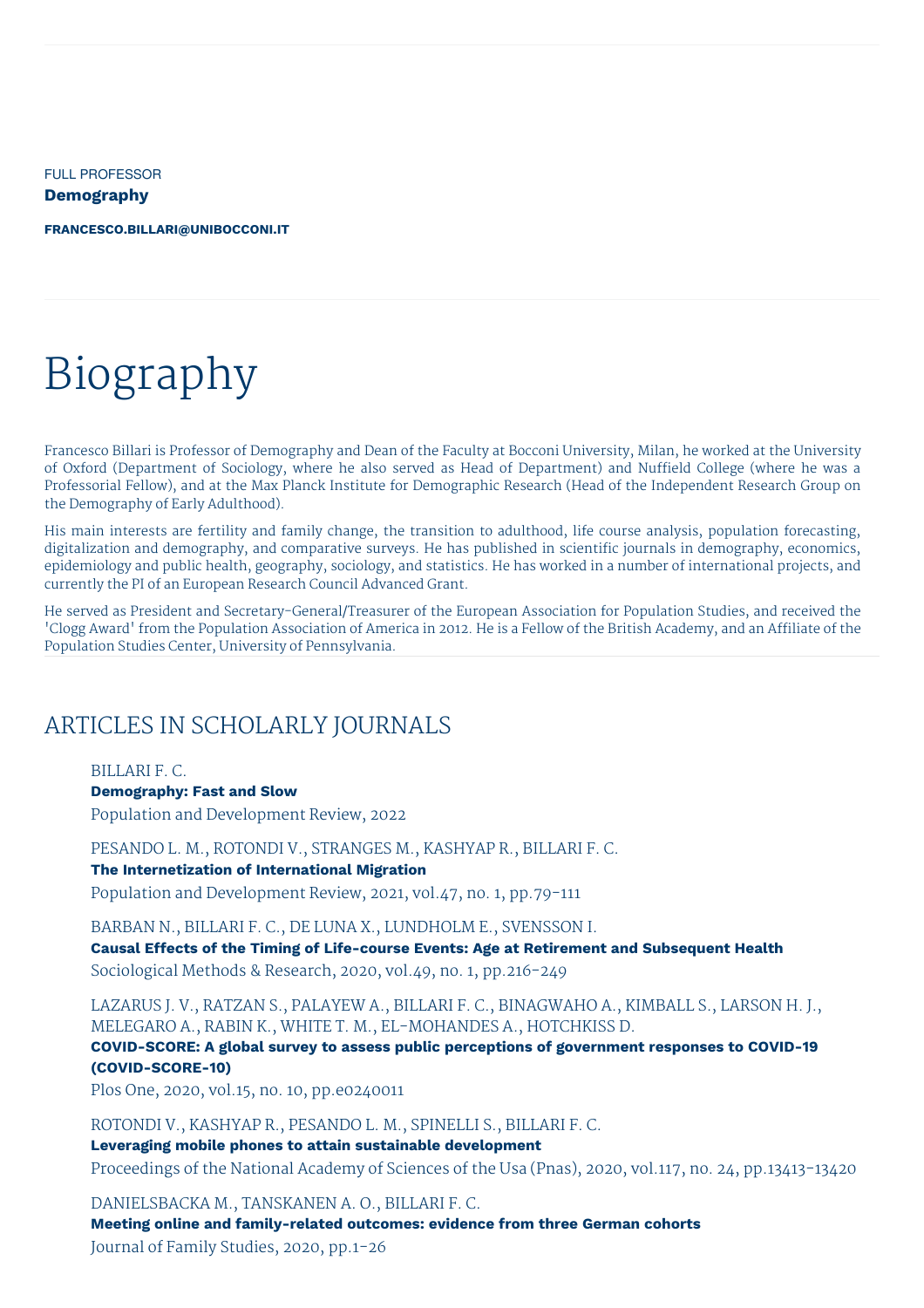### BILLARI F. C., ROTONDI V., TRINITAPOLI J.

**Mobile phones, digital inequality, and fertility: Longitudinal evidence from Malawi** Demographic Research, 2020, vol.42, pp.1057-1096

MOOYAART J. E., BILLARI F. C., LIEFBROER A. C. **Becoming obese in young adulthood: the role of career-family pathways in the transition to adulthood for men and women** BMC Public Health, 2019, vol.19, no. 1 DANIELSBACKA M., TANSKANEN A. O., BILLARI F. C. **Who meets online? Personality traits and sociodemographic characteristics associated with online partnering in Germany** Personality and Individual Differences, 2019, vol.143, pp.139-144 PESANDO L. M., BILLARI F. C., CASTRO A., ANDRIANO L., BEHRMAN J., MONDEN C., FURSTENBERG F., KOHLER H. **Global Family Change: Persistent Diversity with Development** Population and Development Review, 2019, vol.45, no. 1, pp.133-168 BILLARI F. C., GIUNTELLA O., STELLA L. **Does broadband Internet affect fertility?** Population Studies, 2019, vol.73, no. 3, pp.297-316 BILLARI F. C., HIEKEL N., LIEFBROER A. C. **The Social Stratification of Choice in the Transition to Adulthood** European Sociological Review, 2019, vol.35, no. 5, pp.599-615 BILLARI F. C., GIUNTELLA O., STELLA L.

**Broadband internet, digital temptations, and sleep** Journal of Economic Behavior & Organization, 2018, vol.153, pp.58-76

#### AKSOY O., BILLARI F. C.

**Political Islam, Marriage, and Fertility: Evidence from a Natural Experiment** American Journal of Sociology, 2018, vol.123, no. 5, pp.1296-1340

### DING X., BILLARI F. C., GIETEL-BASTEN S.

**Health of midlife and older adults in China: the role of regional economic development, inequality, and institutional setting**

International Journal of Public Health, 2017, vol.62, no. 8, pp.857-867

### VITALI A., BILLARI F. C.

**Changing Determinants of Low Fertility and Diffusion: a Spatial Analysis for Italy** Population, Space and Place, 2017, vol.23, no. 2, pp.e1998

GALASSO V., PROFETA P., PRONZATO C., BILLARI F. C. **Information and Women's Intentions: Experimental Evidence About Child Care** European Journal of Population - Revue Européenne de Demographie, 2017, vol.33, no. 1, pp.109-128

BILLARI F. C., AASSVE A., PESSIN L. **Trust and Fertility Dynamics** Social Forces, 2016, vol.95, no. 2, pp.663-692

BILLARI F. C., LIEFBROER A. C. **Why still marry? The role of feelings in the persistence of marriage as an institution** British Journal of Sociology, 2016, vol.67, no. 3, pp.516-540

LIMA J. M., BILLARI F. C., REEVES A., MCKEE M., STUCKLER D. **Austerity and Abortion in the European Union** European Journal of Public Health, 2016, vol.26, no. 3, pp.518-519

ESPING-ANDERSEN G., BILLARI F. C.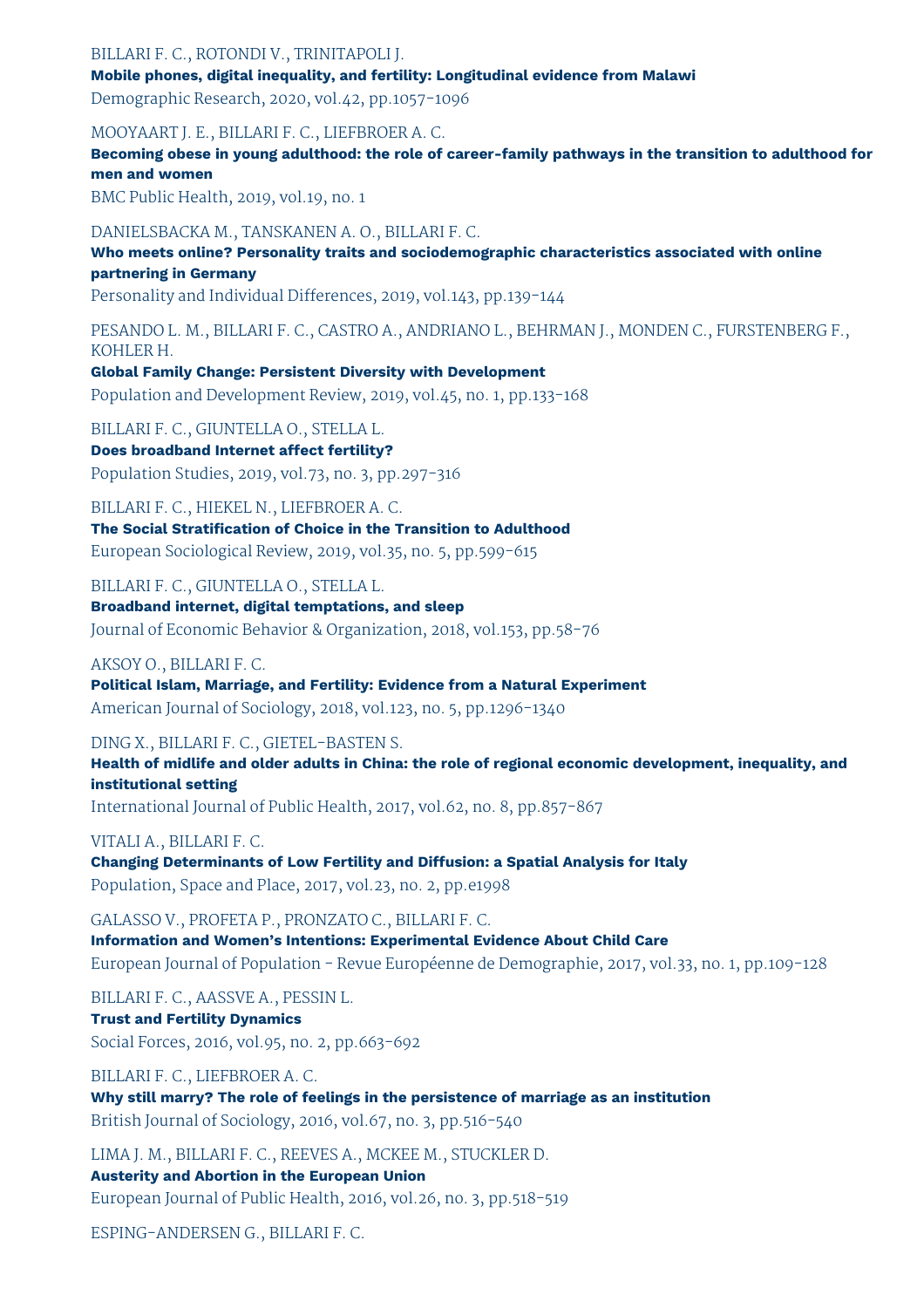### **Re-theorizing Family Demographics**

Population and Development Review, 2015, vol.41, no. 1, pp.1-31

BILLARI F. C. **Integrating macro- and micro-level approaches in the explanation of population change** Population Studies, 2015, vol.69, no. sup1, pp.S11-S20

BILLARI F. C., DALLA ZUANNA G. **Nei paesi moderni nascono ancora bambini** Il Mulino, 2015, vol.1, pp.29-38

BILLARI F. C., GRAZIANI R., MELILLI E. **Stochastic Population Forecasting Based on Combinations of Expert Evaluations Within the Bayesian Paradigm**

Demography, 2014, vol.51, no. 5, pp.1933-1954

SULLIVAN O., BILLARI F. C., ALTINTAS E.

**Fathers' Changing Contributions to Child Care and Domestic Work in Very Low–Fertility Countries** Journal of Family Issues, 2014, vol.35, no. 8, pp.1048-1065

### HARKNETT K., BILLARI F. C., MEDALIA C.

**Do Family Support Environments Influence Fertility? Evidence from 20 European Countries** European Journal of Population - Revue Européenne de Demographie, 2014, vol.30, no. 1, pp.1-33

CARL N., BILLARI F. C., DOWD J. B. **Generalized Trust and Intelligence in the United States** Plos One, 2014, vol.9, no. 3

BILLARI F. C., DALLA ZUANNA G. **Cohort Replacement and Homeostasis in World Population, 1950-2100** Population and Development Review, 2013, vol.39, no. 4, pp.563-585

#### AASSVE A., ARPINO B., BILLARI F. C.

**Age Norms on Leaving Home: Multilevel Evidence from the European Social Survey** Environment and Planning A, 2013, vol.45, no. 2, pp.383-401

BALBO N., BILLARI F. C., MILLS M.

**Fertility in Advanced Societies: A Review of Research** European Journal of Population - Revue Européenne de Demographie, 2013, vol.29, no. 1, pp.1-38

#### BARBAN N., BILLARI F. C.

**Classifying life course trajectories: a comparison of latent class and sequence analysis** Journal of the Royal Statistical Society. Series C - Applied Statistics, 2012, vol.61, no. 5, pp.765-784

#### IMPICCIATORE R., BILLARI F. C.

**Secularization, Union Formation Practices, and Marital Stability: Evidence from Italy** European Journal of Population - Revue Européenne de Demographie, 2012, vol.28, no. 2, pp.119-138

BILLARI F. C., GRAZIANI R., MELILLI E.

**Stochastic population forecasts based on conditional expert opinions** Journal of the Royal Statistical Society. Series A - Statistics in Society, 2012, vol.175, no. 2, pp.491-511

#### PELLIZZARI M., BILLARI F. C.

**The younger, the better? Age-related differences in academic performance at university** Journal of Population Economics, 2012, vol.25, no. 2, pp.697-739

### IMPICCIATORE R., BILLARI F. C.

**MAPLES: A general method for the estimation of age profiles from standard demographic surveys (with an application to fertility)**

Demographic Research, 2011, vol.24, pp.719-748

BILLARI F. C., GOISIS A., LIEFBROER A. C., SETTERSTEN R. A., AASSVE A., HAGESTAD G., SPEDER Z.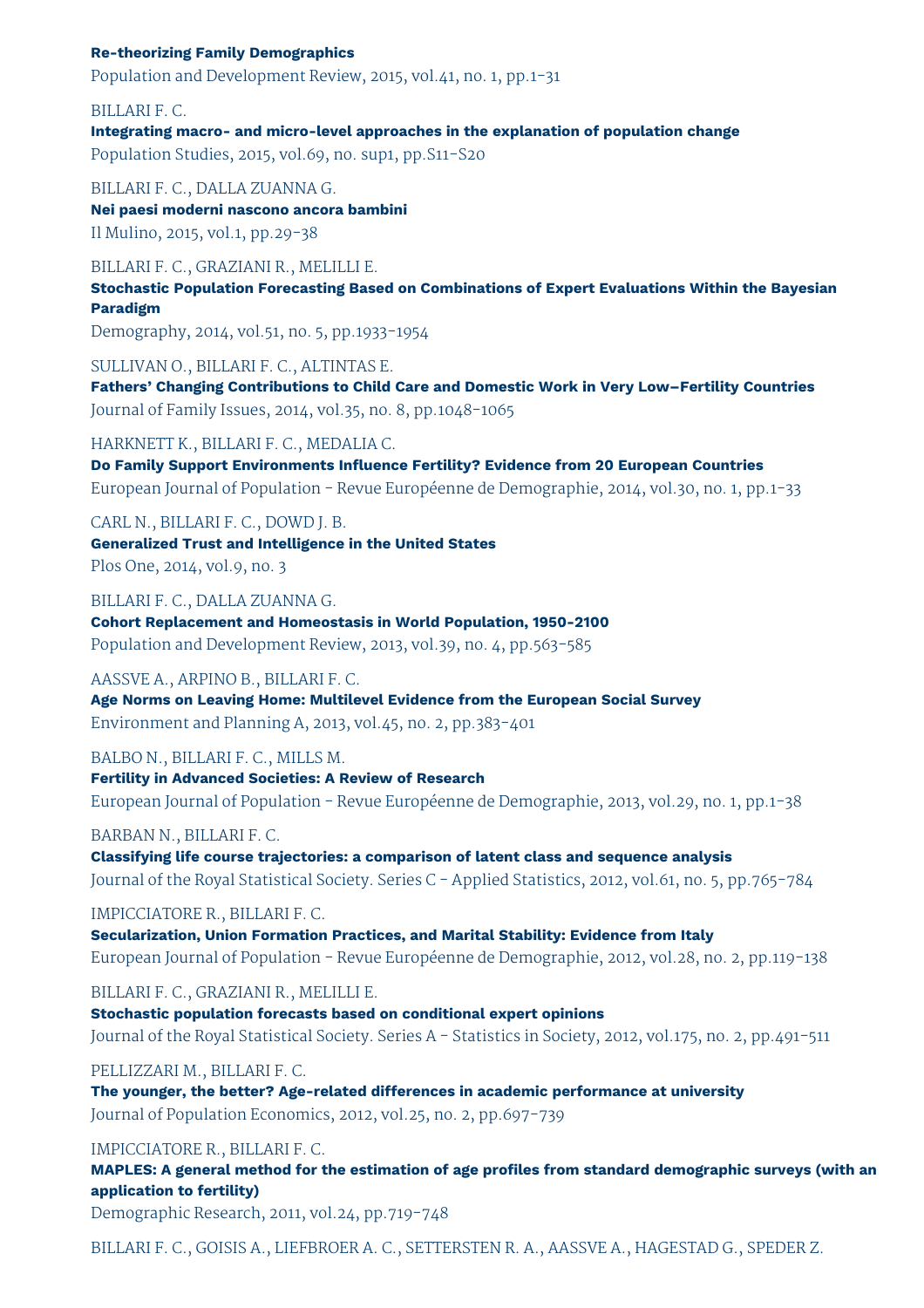#### **Social age deadlines for the childbearing of women and men**

Human Reproduction, 2011, vol.26, no. 3, pp.616-622

LIEFBROER A. C., BILLARI F. C.

**Bringing norms back in: a theoretical and empirical discussion of their importance for understanding demographic behaviour**

Population, Space and Place, 2010, vol.16, no. 4, pp.287-305

BILLARI F. C., LIEFBROER A. C.

**Towards a new pattern of transition to adulthood?** Advances in Life Course Research, 2010, vol.15, no. 2-3, pp.59-75

IOZZI F., TRUSIANO F., CHINAZZI M., BILLARI F. C., ZAGHENI E., MERLER S., AJELLI M., DEL FAVA E., MANFREDI P., FERGUSON N. M.

**Little Italy: An Agent-Based Approach to the Estimation of Contact Patterns- Fitting Predicted Matrices to Serological Data**

PLoS Computational Biology, 2010, vol.6, no. 12

RONDINELLI C., AASSVE A., BILLARI F. C. **Women´s wages and childbearing decisions: Evidence from Italy**

Demographic Research, 2010, vol.22, pp.549-578

### BILLARI F. C., PHILIPOV D., TESTA M. R.

**Attitudes, Norms and Perceived Behavioural Control: Explaining Fertility Intentions in Bulgaria** European Journal of Population - Revue Européenne de Demographie, 2009, vol.25, no. 4, pp.439-465

VITALI A., BILLARI F. C., PRSKAWETZ A., TESTA M. R.

**Preference Theory and Low Fertility: A Comparative Perspective** European Journal of Population - Revue Européenne de Demographie, 2009, vol.25, no. 4, pp.413-438

MYRSKYLÄ M., KOHLER H., BILLARI F. C. **Advances in development reverse fertility declines** Nature, 2009, vol.460, no. 7256, pp.741-743

BORDONE V., BILLARI F. C., DALLA ZUANNA G.

**The Italian Labour Force Survey to estimate fertility** Statistical Methods and Applications, 2009, vol.18, no. 3, pp.445-451

BILLARI F. C., ROSINA A., RANALDI R., CLELIA ROMANO M. **Young Adults Living Apart and Together (LAT) with Parents: A Three-level Analysis of the Italian Case**

Regional Studies, 2008, vol.42, no. 5, pp.625-639

ZAGHENI E., BILLARI F. C., MANFREDI P., MELEGARO A., MOSSONG J., EDMUNDS W. J. **Using Time-Use Data to Parameterize Models for the Spread of Close-Contact Infectious Diseases** American Journal of Epidemiology, 2008, vol.168, no. 9, pp.1082-1090

PICCARRETA R., BILLARI F. C.

**Clustering work and family trajectories by using a divisive algorithm** Journal of the Royal Statistical Society. Series A - Statistics in Society, 2007, vol.170, no. 4, pp.1061-1078

AASSVE A., BILLARI F. C., PICCARRETA R.

**Strings of Adulthood: A Sequence Analysis of Young British Women's Work-Family Trajectories** European Journal of Population - Revue Européenne de Demographie, 2007, vol.23, no. 3-4, pp.369-388

BILLARI F. C., PICCARRETA R.

**Analyzing Demographic Life Courses through Sequence Analysis** Mathematical Population Studies, 2005, vol.12, no. 2, pp.81-106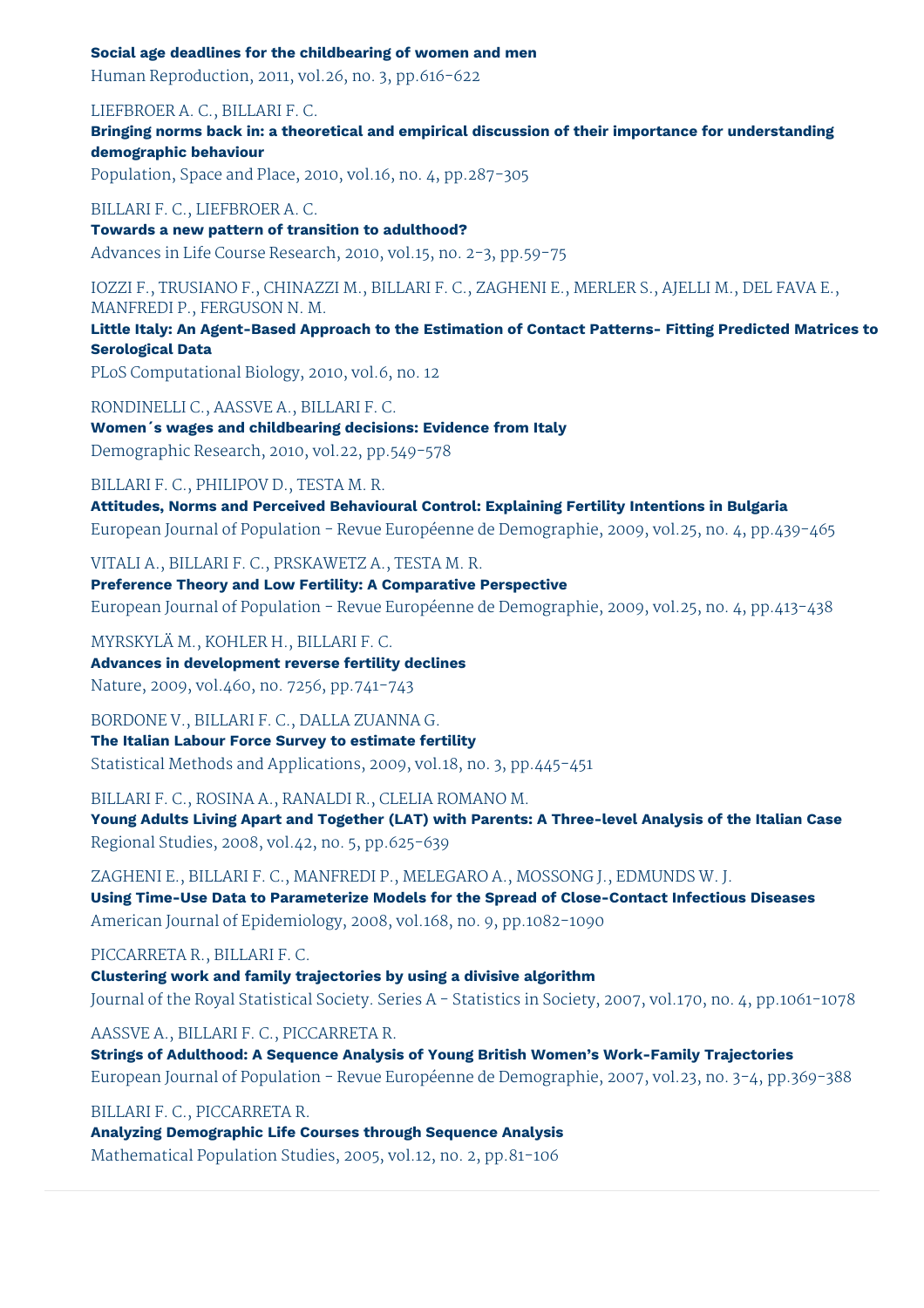## CONTRIBUTION TO CHAPTERS, BOOKS OR RESEARCH MONOGRAPHS

PESANDO L. M., BILLARI F. C., FAVERO C., SAITA F.

**Financial and demographic education effectiveness in academic and vocational high schools: a randomised experiment** in *Financial Education and Risk Literacy* R. Viale, U. Filotto, B. Alemanni, S. Mousavi (Eds),Edward Elgar Publishing, chap. 5, pp.75-95, 2021

### BILLARI F. C.

**A "Great Divergence" in Fertility?** in *Low Fertility Regimes and Demographic and Societal Change* Dudley L. Poston,(Ed), Springer International Publishing, pp.15-35, 2018

### BILLARI F. C.

**Educazione finanziaria e sostenibilità del welfare** in *Castrovilli Enrico, Educazione finanziaria a scuola: per una cittadinanza consapevole* Edizioni Angelo Guerini e Associati, pp.51-58, 2011

BILLARI F., FAVERO C., SAITA F.

**Educazione finanziaria e sostenibilità del welfare** in *Educazione Finanziaria a Scuola* Enrico Castrovilli (Eds),Edizioni Angelo Guerini e Associati, pp.51-58, 2011

### BILLARI F. C., TABELLINI G.

**Italians Are Late: Does It Matter?** in *Demography and the Economy* John B. Shoven (Eds),University of Chicago Press, chap. 10, pp.371-412, 2011

### BILLARI F. C.

**The happiness commonality: fertility decisions in low-fertilitysettings** in *How generations and gender shape demographic change : towards policies based on better knowledge* United Nations(Ed), United Nations, pp.7-31, 2009

### BILLARI F. C.

**Intergenerational ties: what can be gained from an international perspective?** in *Alan Booth, Ann C. Crouter, Suzanne M. Bianchi, Judith A. Seltzer, Intergenerational Caregiving* Urban Institute Press, pp.53-66, 2008

### AASSVE A., BILLARI F. C., PICCARRETA R.

**Sequence Analysis of BHPS Life Courses Data** in *New Developments in Classification and Data Analysis* M. Vichi, P. Monari, S. Mignani, A. Montanari (Eds),Springer, pp.275-284, 2004

### BILLARI F. C., PICCARRETA R.

**Life Courses as Sequences: An Experiment in Clustering via Monothetic Divisive Algorithms** in *Advances in Classification and Data Analysis*

S. Borra, R. Rocci, M. Vichi, M. Schader (Eds),Springer, pp.351-358, 2001

## ARTICLES IN NATIONAL/INTERNATIONAL NEWSPAPERS

BILLARI F. C., VERONA G. **Discipline Umanistiche o STEM? L'obiettivo è l'integrazione** Il Corriere della Sera, 10 March, 2021

BILLARI F. C., VERONA G. **Una nuova organizzazione per ricerca e università** Il Corriere della Sera, 2 November, 2020

BILLARI F. C., VERONA G. **"Veni, vidi, vici" con la scienza** Corriere Innovazione, 3 April, 2020